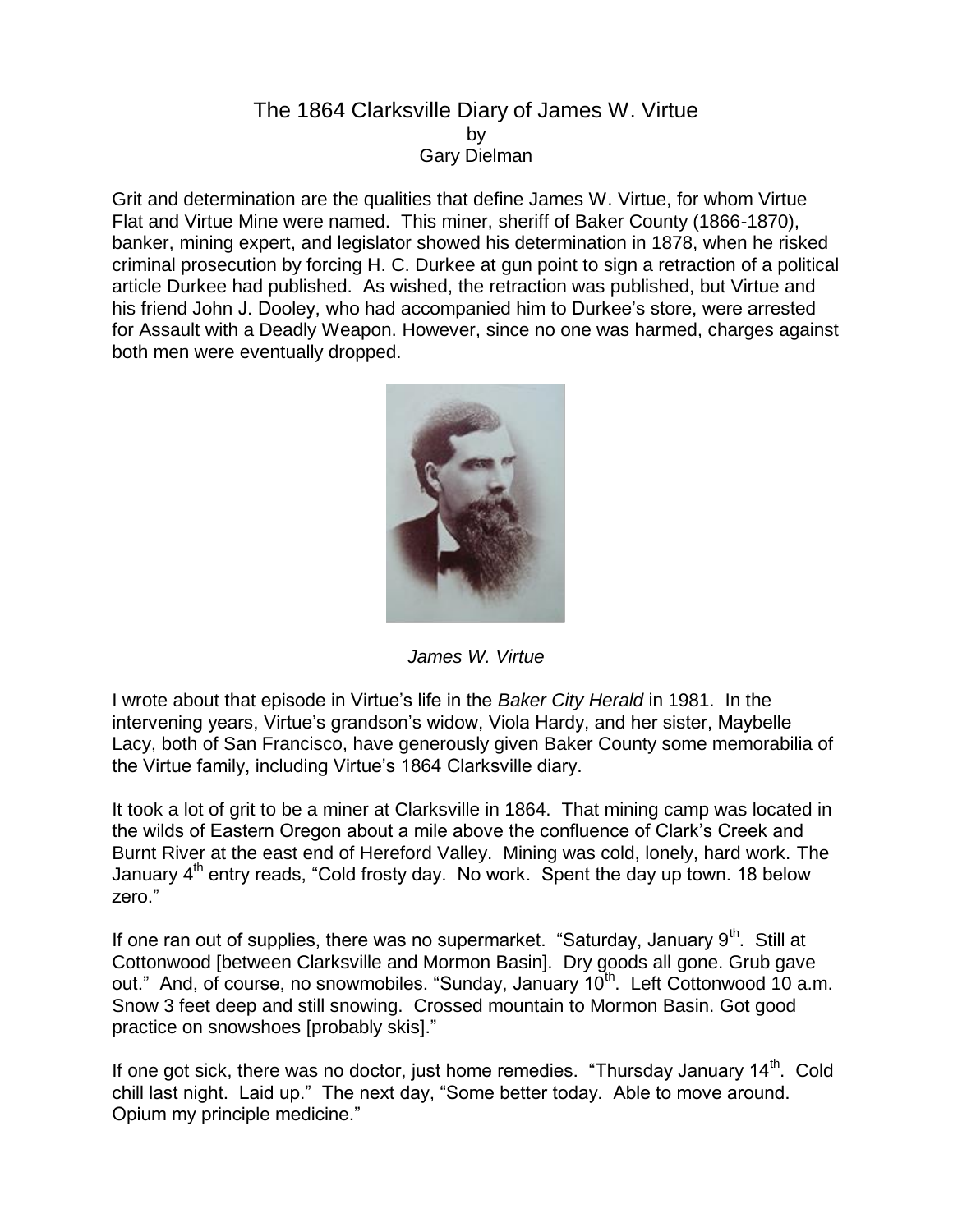Virtue lived alone in his cabin in Clarksville. "Sunday, February 21<sup>st</sup>. Spent day alone in my cabin reading over old, dear letters from home. What a lonely life." But his next entry shows he had visitors that very evening. "Matt and Doug stayed with me last night. Went up town. Boys on a bender." Then a couple of days later, more visitors. "Work in claim. Eckelson and Caststeel arrived from Canyon City. Staying with me. Miners coming in every day."



*Clarksville, Oregon Mining camp located southeast of Bridgeport. Only one building remains.*

Virtue's diary must have been his constant companion, as evidenced by the fact that he made an entry almost every day in 1864. Measuring just 3 inches wide and 6 inches long, the diary is covered in dark brown leather held shut by a tab that fits through a loop of leather on the front. Inside the fold of the tab is a leather tube for holding a pencil or pen. About as many entries were written in pencil as in pen. A little sticker on the inside cover indicates that Virtue purchased the diary from R. B. Ironside's Drug and Chemical Store, seventeen miles away in Auburn, Oregon.

This small tome was not just a diary with the usual place for daily entries, but was also a businessman's reference. The first 31 pages contain handy information, such as a list of Sundays for 1864, eclipses, difference between time in San Francisco and other cities, festivals and fasts of the church, Hebrew calendar, rates of postage, hack fare in San Francisco, and value of foreign coins.

It's interesting to see that apparently there were no time zones in those days, since the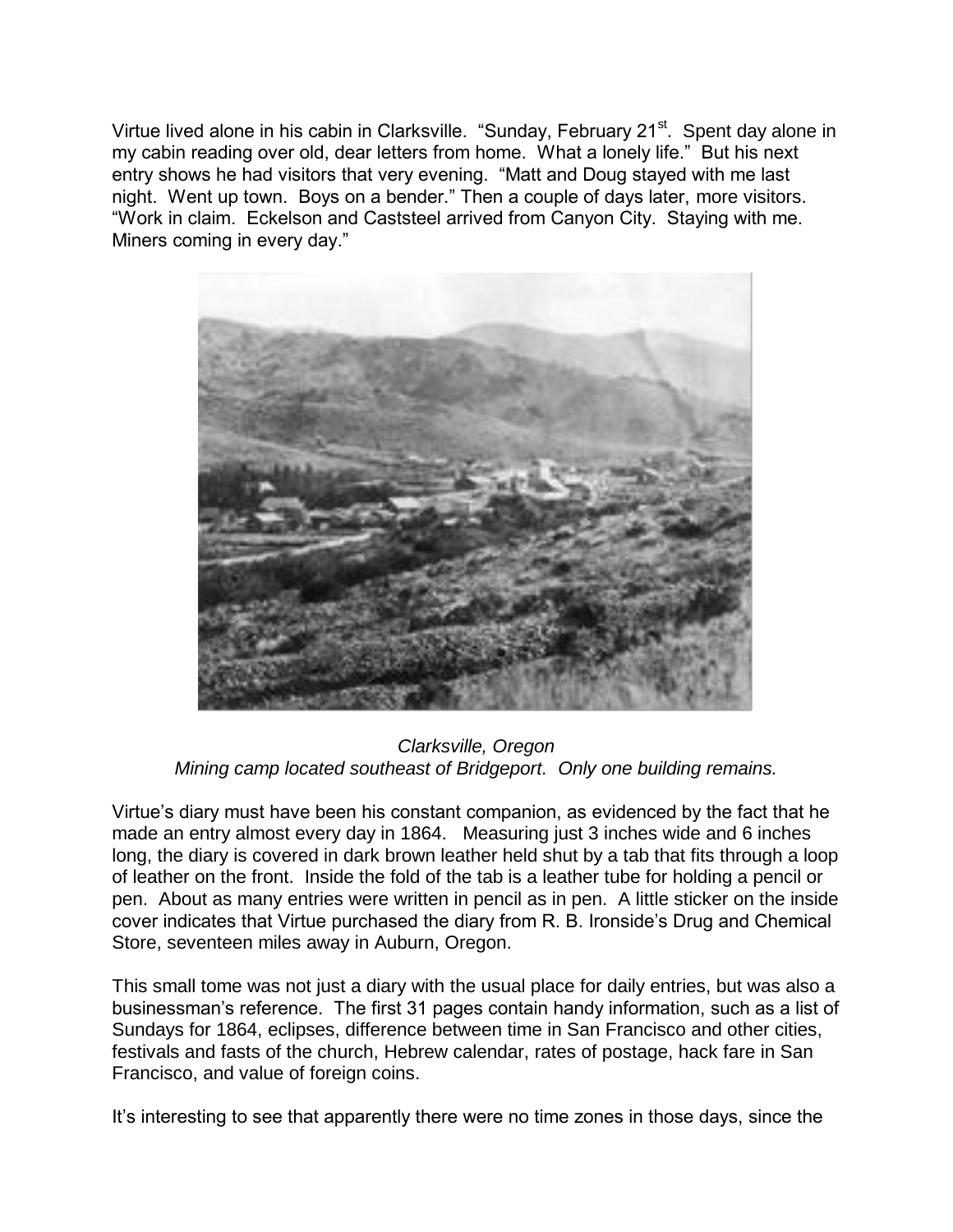difference in time between San Francisco and other cities was done to the minute. For example, noon in San Francisco is 59 minutes past 1 p.m. in St. Paul, Minnesota. Also noteworthy were the twelve different coins for German cities and states, which were not united into one country until the end of the century.



*Virtue's 1864 Diary, cover*

In the back of the diary are pages for recording cash account transactions. On January 1<sup>st</sup>, 1864, Virtue's first entry shows that he had \$25.00 "on hand." Some other entries during the month include: stamps \$.50, dry goods \$1.00, pants \$4.00, received from Packwood \$30.00, oysters \$2.50, paid Packwood \$15.65, received in draft from I. H. Atkinson \$100.00. (The Packwood referred to was William H. Packwood, who, along with Virtue, was one of Baker County's biggest early-day entrepreneurs.)

Of special interest in this section of the diary are entries called "clean up," which refer to the amount of money Virtue got for gold he periodically cleaned out of his sluice boxes. On February  $4^{th}$  clean up was \$69.75, on the  $8^{th}$  \$80.00, and on the  $20^{th}$  \$238.00, an extraordinarily profitable month.



*Virtue's 1864 Diary, inside*

Virtue's diary is full of the up's and down's of a miner's life. In October the weather has gotten colder freezing up the water that is the life-blood of a placer operation. So Virtue retreats to the inside of a hardrock mine he has just opened up. He writes that his "hands are getting very sore," apparently from all the shoveling, and he is "feeling blue as H\_I." But on Thursday, October  $27<sup>th</sup>$ , things are looking brighter. He has "rocked out 36 buckets" making \$42 in his mine, and the "bedrock and ground sluices look well"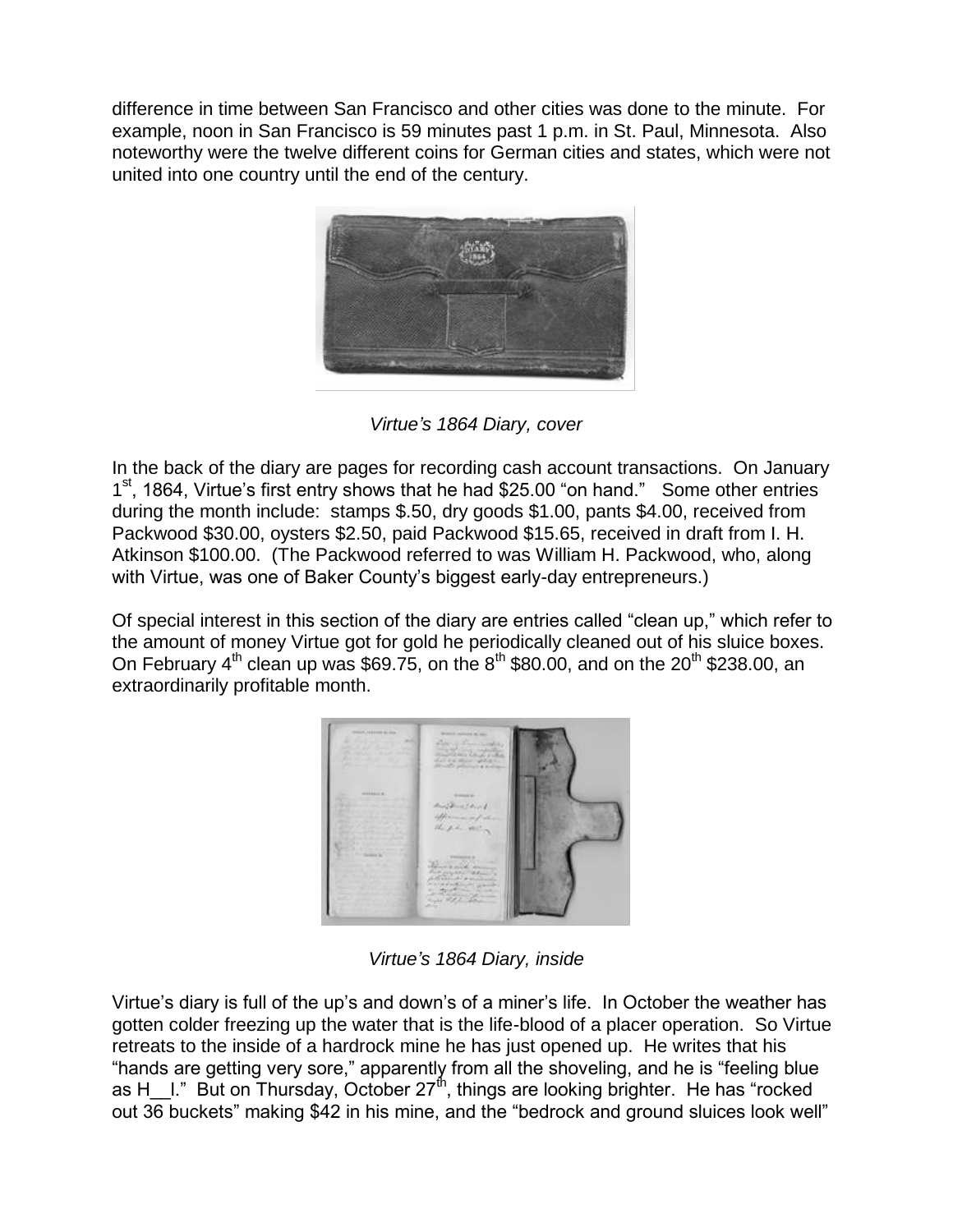too, leading him to the conclusion that, "Mining is not such a bad thing after all. May live and die a miner."

On Tuesday, November  $15<sup>th</sup>$ , Virtue is again down in the dumps after a "hard day's work" during a snowy, very cold day. "Such weather makes a man curse his luck for being poor. It is now a dreary looking prospect." But, then, just a few days later life gets a little brighter when, "McClanahan moved into town with his family. Clarksville can boast of one lady--bully!"

In November Virtue is building a new cabin. On Sunday the  $27<sup>th</sup>$ , he travels to B. F. Koontz's sawmill in Hereford Valley to get some lumber to finish up the job. The next day he, "Started out at day light for home. Moved into cabin this evening. Now at home getting things comfortable as I have been since coming to this county." Then it's back to work on his placer mine. On the  $30<sup>th</sup>$  it takes all day for things to warm up enough for water to start running through his claim. "Got water about sundown and cold as H  $\;$  I. Got bedrock shovelled into ground sluice. Let it freeze and be d d. Such is miner's luck."



THE VIRTUE MINE AND MILL.

## *In 1870 Virtue and A.H. Brown bought the mine and sold it three years later.*

His luck is about to turn even worse. On Thursday, December  $1<sup>st</sup>$ , Virtue writes, "Everything frozen up in claim. Started for Auburn on foot. Snow 2 feet deep on mt. Arrived 7 p.m. My toes on right foot frozen." He stays the night with C. E. Brainard, who was elected Baker County's first recorder in 1862. He notes the next morning, "Suffered very much with feet last night. Swollen. Cannot get my boots on. Very sore. Fear I will be laid up for some time."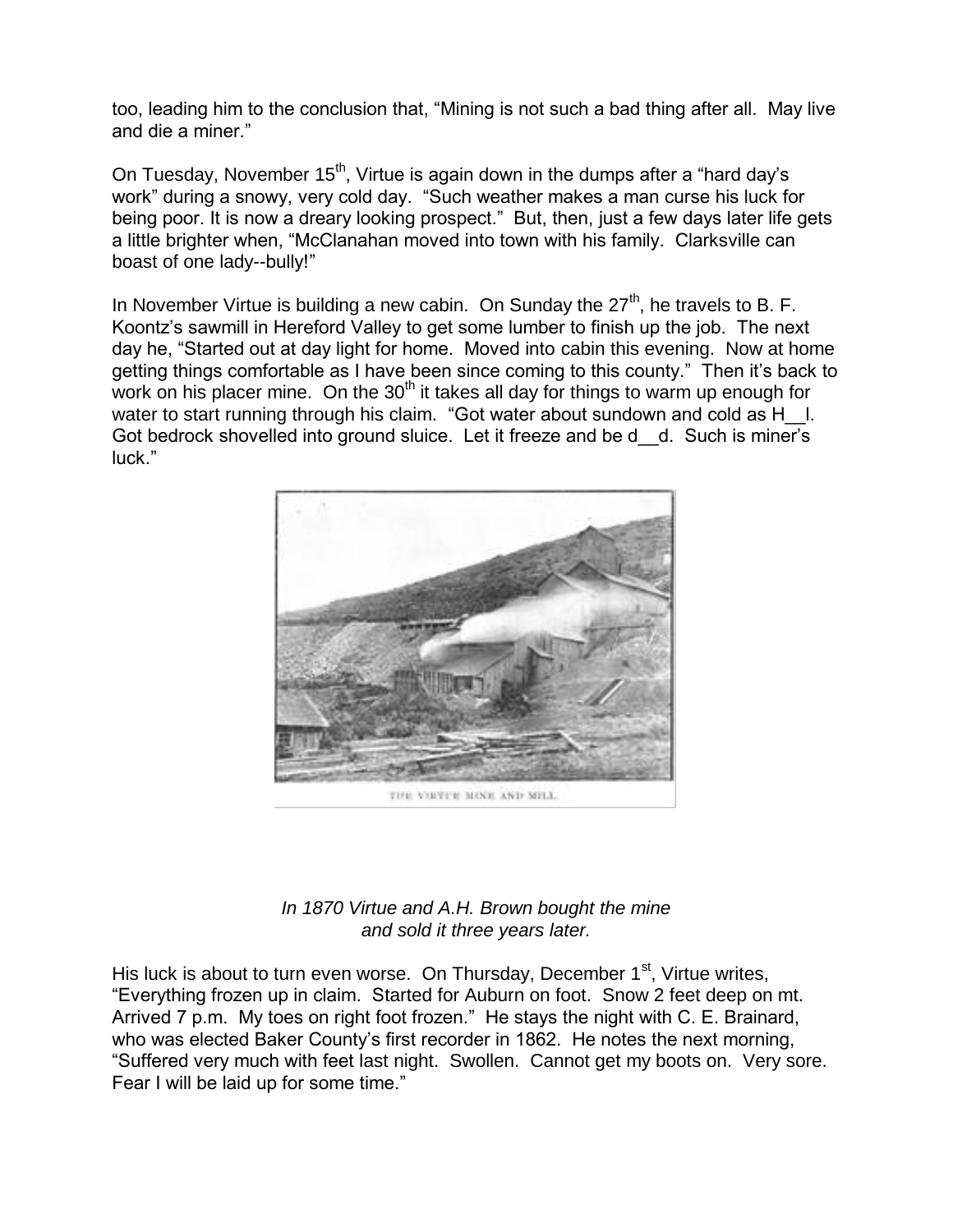But Virtue is lucky, for on December  $9<sup>th</sup>$  he is able to make it back to his new cabin in Clarksville. By contrast, three years later, in February 1868, B. F. Koontz, the lumberman, died of exposure, when he attempted to snowshoe in a snow storm over Dooley Mountain from Auburn to his home on Burnt River.

Virtue spends the nights reading books he picked up in Auburn early in the month. On December  $12<sup>th</sup>$  he was "studying fractions and grammar." During the day he is back "drifting," that is, punching a drift (horizontal mine tunnel) into the mountain. On the 13<sup>th</sup> he tells his diary, "Drifting goes all ok. Wheeled out 80 buggies. This I find a much pleasanter (as well as profitable) way of spending the winter than sitting in the cabin playing cards and drinking whiskey, as I did last winter."

Another reason Virtue likes working in the drift is the relative comfort compared to working in the elements and freezing water on his placer claim. On December  $14<sup>th</sup>$  the "snow is coming down thick and fast. Yet inside of tunnel it is as comfortable as sitting in cabin." That evening he's studying geography and history, while down the road, the "boys are having a regular **hoe** down in the road house." On the 20<sup>th</sup> it's "warmer yet cold enough for an Icelander. I find the drift the warmest place."



*James W. Virtue shortly before his death in 1903*

Christmas morning found Virtue alone in his cabin writing letters home and to friends. But later in the day, he "took dinner with Mrs. Wilson. Had an old fashioned Irish time." Then, just two days later, his luck almost ran out. "Work in drift. Caved in this morning from 10 feet and half full of water. Enough to discourage an old miner."

At a quarter till midnight on New Year's Eve 1864, Virtue made his last entry. "Good bye